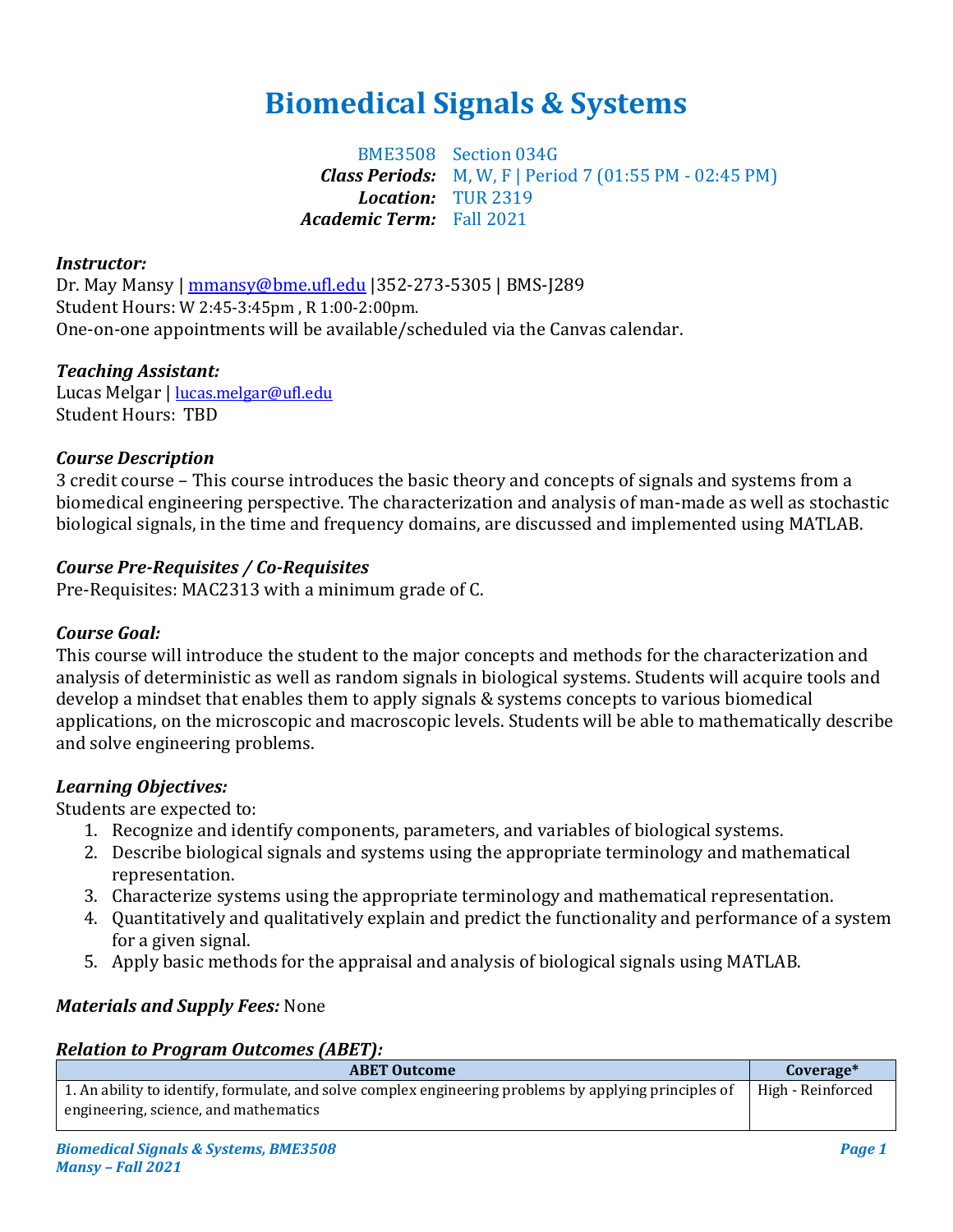| 2. An ability to apply engineering design to produce solutions that meet specified needs with<br>consideration of public health, safety, and welfare, as well as global, cultural, social, environmental,<br>and economic factors                   | Medium -<br>Introduced |
|-----------------------------------------------------------------------------------------------------------------------------------------------------------------------------------------------------------------------------------------------------|------------------------|
| 3. An ability to communicate effectively with a range of audiences                                                                                                                                                                                  |                        |
| 4. An ability to recognize ethical and professional responsibilities in engineering situations and make<br>informed judgments, which must consider the impact of engineering solutions in global, economic,<br>environmental, and societal contexts |                        |
| 5. An ability to function effectively on a team whose members together provide leadership, create a<br>collaborative and inclusive environment, establish goals, plan tasks, and meet objectives                                                    |                        |
| 6. An ability to develop and conduct appropriate experimentation, analyze and interpret data, and use<br>engineering judgment to draw conclusions                                                                                                   |                        |
| 7. An ability to acquire and apply new knowledge as needed, using appropriate learning strategies                                                                                                                                                   |                        |

# *Required Software*

• MATLAB with Simulink – student edition

# *Recommended Textbooks and Material*

- Linear Systems and Signals, by B.P. Lathi (Author), Roger Green, Oxford press, 3<sup>rd</sup> edition, ISBN-10: 0190200170
- Signals and Systems using MATLAB, by Chaparro and Allen, academic Press, 3rd edition ISBN-10: 0128142049
- The Intuitive Guide to Fourier Analysis & Spectral Estimation, by Charan Langton and Victor Green. E-copy will be provided with the author's permission

More resources and supplemental reading will be provided by the instructor on Canvas

| Week#                                                           | <b>Week of</b>                                     | <b>Topic</b>                                              |  |  |  |  |  |
|-----------------------------------------------------------------|----------------------------------------------------|-----------------------------------------------------------|--|--|--|--|--|
| <b>Module 1 - The Time Domain</b>                               |                                                    |                                                           |  |  |  |  |  |
| $\mathbf{1}$                                                    | 08/23                                              | Introduction to biological signals & systems              |  |  |  |  |  |
| $\overline{2}$                                                  | 08/30                                              | Time-domain properties                                    |  |  |  |  |  |
| 3                                                               | 09/06                                              | Time-domain operations                                    |  |  |  |  |  |
| <b>Module 2 - The Frequency Domain</b>                          |                                                    |                                                           |  |  |  |  |  |
| 09/13<br>Introduction to the frequency domain<br>$\overline{4}$ |                                                    |                                                           |  |  |  |  |  |
| 5                                                               | Fourier series, Magnitude & Phase Spectra<br>09/20 |                                                           |  |  |  |  |  |
| 6                                                               | 09/27                                              | Fourier transform, pairs & properties                     |  |  |  |  |  |
| 7                                                               | 10/04                                              | Power Spectral Density (PSDs), Spectrograms and Noise     |  |  |  |  |  |
| <b>Module 3 - Intro to Systems</b>                              |                                                    |                                                           |  |  |  |  |  |
| 8                                                               | 10/11                                              | <b>System Topology &amp; Properties</b>                   |  |  |  |  |  |
| 9                                                               | 10/18                                              | Response of an LTI system, Impulse response, convolution, |  |  |  |  |  |
| 10                                                              | 10/25                                              | Frequency response & analog filters                       |  |  |  |  |  |
| 11                                                              | 11/01                                              | Sampling theorem & Digital/Discrete systems               |  |  |  |  |  |
| <b>Module 4 - Random Variables</b>                              |                                                    |                                                           |  |  |  |  |  |
| 12                                                              | 11/08                                              | Primer to random variables and stochastic processes       |  |  |  |  |  |
| 13                                                              | 11/15                                              | Similarity measures                                       |  |  |  |  |  |
| 14                                                              | 11/22                                              | ** Thanksgiving Holiday **                                |  |  |  |  |  |
| 15                                                              | 11/29                                              | Similarity measures + Final Project                       |  |  |  |  |  |
| 16                                                              | 12/06                                              | <b>Final Project</b>                                      |  |  |  |  |  |

# *Tentative Course Schedule*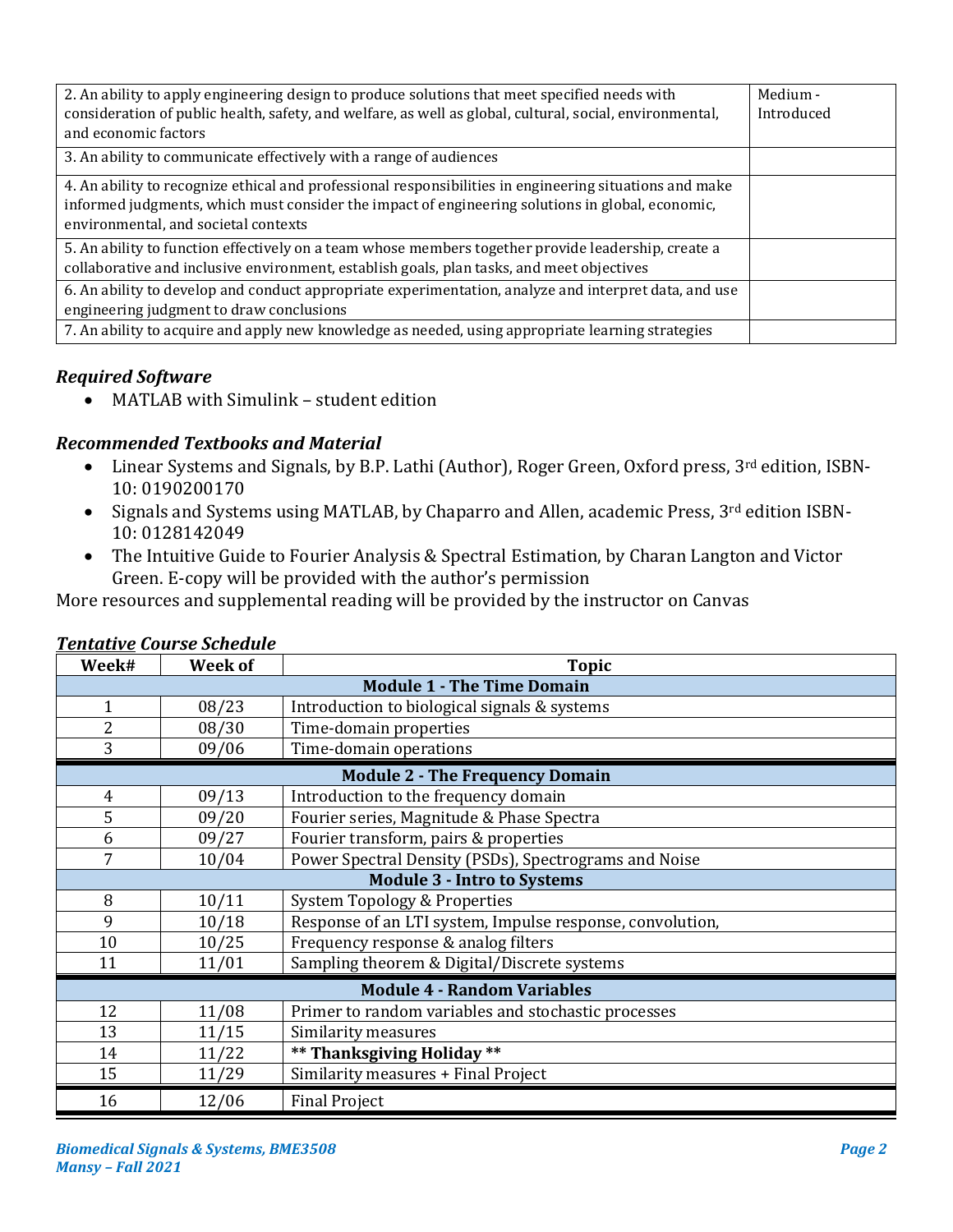# *Attendance Policy:*

Attendance: In-person attendance of lectures is strongly advised.

Participation: Class participation will be assessed through low-stakes lecture quizzes via Canvas. *Absence:*

- If you are sick, please stay home and self-quarantine and inform your instructor. Seek medical attention if you experience cold or flu symptoms (even if mild) and notify your instructor. Please visit the UF Health Screen, Test & Protect website about next steps, retake the questionnaire and schedule your test for no sooner than 24 hours after your symptoms began. Please call your primary care provider if you are ill and need immediate care or the UF Student Health Care Center at 352-392-1161 (or email covid@shcc.ufl.edu) to be evaluated for testing and to receive further instructions about returning to campus. UF Health Screen, Test & Protect offers guidance when you are sick, have been exposed to someone who has tested positive or have tested positive yourself. Visit the UF Health Screen, Test & Protect website for more information.
- Course materials will be provided to you with an excused absence, and you will be given a reasonable amount of time to make up work. You are responsible for making up the labs covered in your absence and must complete 75% of the assignments to qualify for a passing grade.
- If you are withheld from campus by the Department of Health through Screen, Test & Protect you are not permitted to use any on campus facilities. Students attempting to attend campus activities when withheld from campus will be referred to the Dean of Students Office.
- Non-COVID19 or health-related excused absences must be consistent with university policies in the undergraduate catalog and [require appropriate documentation.](https://www.eng.ufl.edu/wp-content/uploads/sites/5/2014/06/UF-COLLEGE-OF-ENGINEERING-EXCUSED-ABSENCE-REQUEST.pdf) Students are responsible for making up the material or activities covered in their absence. After due warning, the instructor has the right to prohibit further attendance and subsequently assign a failing grade for excessive absences. More information can be found in the [undergraduate catalog.](https://catalog.ufl.edu/ugrad/current/regulations/info/attendance.aspx)

*Absence due to religious observances:* Students are excused from class or other scheduled academic activity to observe a religious holy day of their faith, upon prior notification to their instructors. Students will be permitted a reasonable amount of time to make up the material or activities covered in their absence and will not be penalized because of the religious observances. I will do my best to keep religious holidays in mind while scheduling major academic events. Please notify me if you think I have overseen a religious holiday. No documentation is required to prove the religious observance. Furthermore, a student who believes that he or she has been unreasonably denied an education benefit due to religious beliefs or practices may seek redress through the student grievance procedure. Course completion: Students must complete 75% of the assignments to qualify for a passing grade. In case that you have contracted COVID-19 and find your performance strongly affected to the extent that a 75% completion becomes questionable, then I strongly encourage you to withdraw from the course for medical reasons. [For more information on medical withdrawal, please follow UF's undergraduate catalog](https://catalog.ufl.edu/UGRD/academic-regulations/dropping-courses-withdrawals/#withdrawalstext)  [guidelines.](https://catalog.ufl.edu/UGRD/academic-regulations/dropping-courses-withdrawals/#withdrawalstext)

# *Class expectations:*

Class format: This is an **in-person class** and it will follow a classic lecture-based format using PowerPoint slides, MATLAB demonstrations and in-class activities. All lectures will be recorded and made available on Canvas.

In-class attitude:

• Class will be very interactive and relies heavily on your participation. So, bring your best self to class to ensure a great learning experience. Keep up with the pace, and always ask questions. If you feel like you are falling behind, raise your hand, and notify the instructor immediately. Having a bad day in general, drop me a Canvas note (see [Health and Rest section\)](#page-7-0).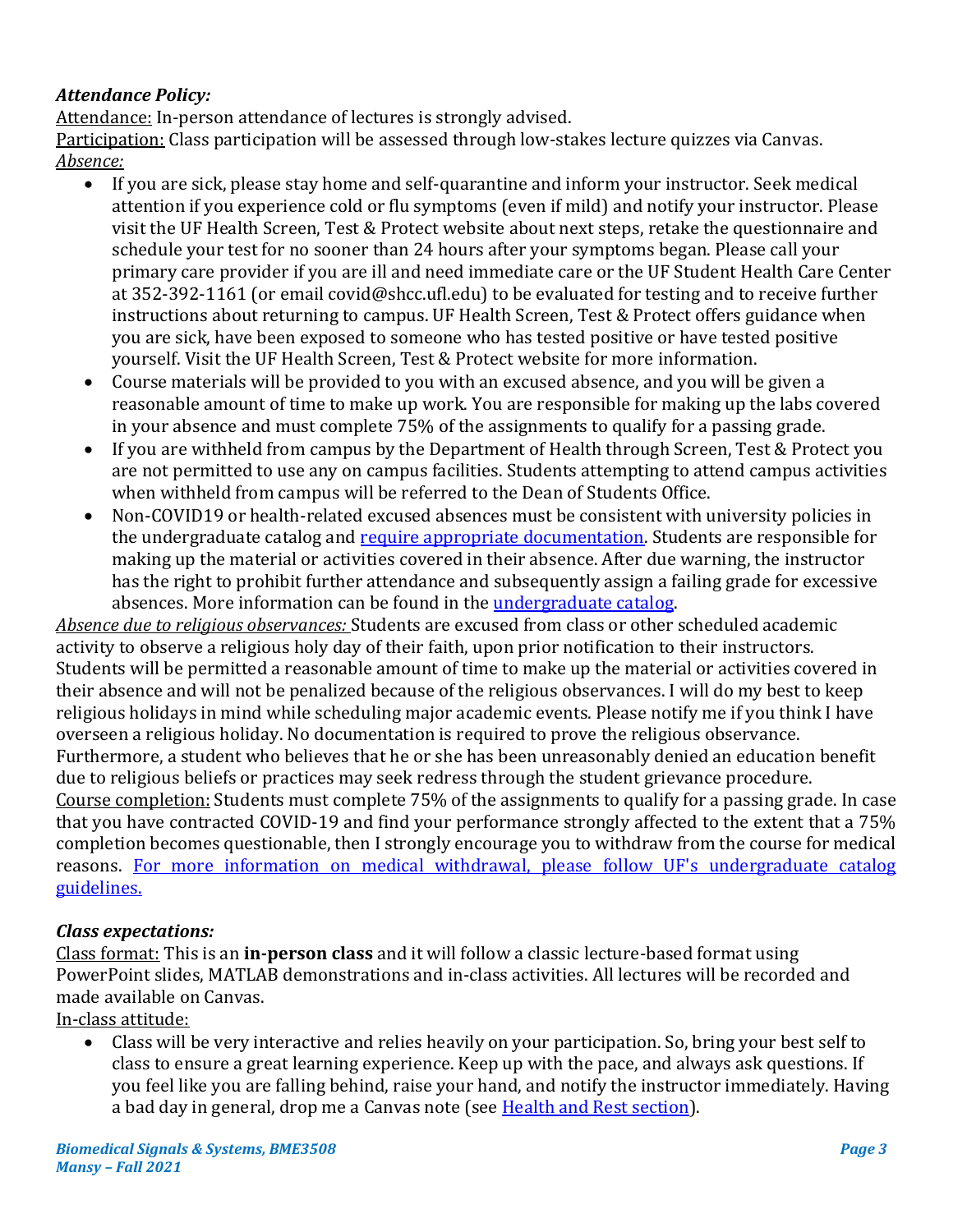- You are expected to wear approved face coverings at all times during class and within buildings even if you are vaccinated. Please continue to follow healthy habits, including best practices like frequent hand washing. Following these practices is our responsibility as Gators.
	- o Sanitizing supplies are available in the classroom if you wish to wipe down your desks prior to sitting down and at the end of the class.
	- o Hand sanitizing stations will be located in every classroom.

Exams: Each exam will cover one module. Exams will be in-person during assembly exam periods (E1- E3) and their dates will be announced on Canvas.

# *Make-up Policy:*

# Lecture quizzes: No make-up allowed.

Exams: Make-up is allowed for only **one** test and **under the following conditions**: 1) The student has informed the instructor of the absence at least 24hrs before the exam. 2) the student has provided adequate documentation for the absence. 3) the make-up exam must be conducted within one week of the original exam date unless the absence is due to COVID-19 illness. COVID-19 absences will be considered on a case-by-case basis. Make sure you communicate your situation to the instructor as soon as you can.

**\*\*** Each student has **one** 'rain-check', which they can use to drop **one** assignment (a lecture quiz or homework, tests are not included) at the end of the semester.

# *Communication Policy:*

Communication is a cornerstone of the success of the student's learning experience. Hence, to ensure a message doesn't get lost and to receive a timely response, all correspondence to/from the instructor and the TA **must be via Canvas messages**. All important dates, tips, and announcements will be made through Canvas. Students are fully responsible for every piece of information on Canvas and must check it regularly for updates (turn on notifications).

# *Class Material:*

Lectures: Lecture notes will be provided in three forms to accommodate all types of learners:

- 1- Module content pdf**1**: All lectures of the module in a single pdf file.
- 2- pdf Lecture notes: clean, unmarked pdf of the lecture PowerPoint.
- 3- Annotated pdf Lecture notes: annotated pdf of the lecture PowerPoint.
- 4- Video lecture: Narrated and annotated video recording of each lecture (uploaded **after** class).

All lecture resources will be uploaded to Canvas by the instructor on the day of the class meeting. Students are strongly encouraged to read the notes before watching the video recording and should take their own notes during the lecture to complement the pdf. Be reminded that the class notes are meant to illustrate complex concepts and thus may not be fully comprehensive. As such, lecture notes do not substitute the supplemental readings. Students are responsible for covering lecture notes and supplemental reading material.

Supplemental reading material: Supplemental material will be provided by the instructor and posted to Canvas. All material posted to Canvas is exam and homework relevant unless otherwise noted by the instructor.

Homework: Homework will be assigned on Canvas and is always due at midnight. Get an early start on your homework to help you keep structure of your learning experience. *Homework submissions within 48 hours of the deadline will be allowed 80% of the full points. Submissions received 48 hours past the deadline* 

*Biomedical Signals & Systems, BME3508 Page 4* <sup>1</sup> The Module pdf gives a good overview of the content that will be covered in a module. However, the most up-to-date material will be in the individual lecture note pdfs.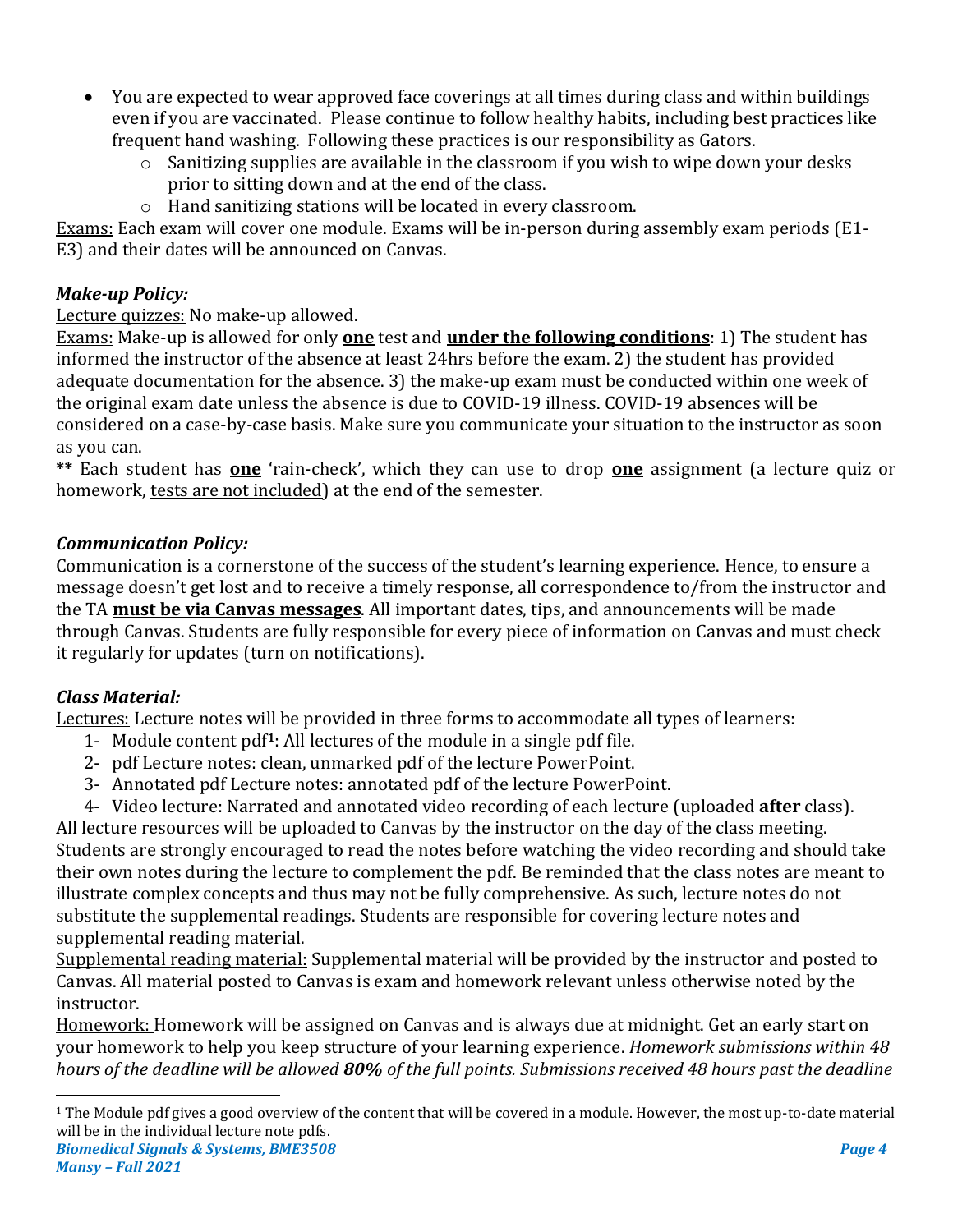*will be allowed 50% of the full points.* Submission integrity (correct file, extension, and format) is the responsibility of the student. Always view your submission after you submit it Lecture Quizzes: lecture quizzes will be assigned on Canvas after class. The due date will be shown on Canvas and *late submission will not be considered*.

# *Resolving Technical Issues:*

Feel free to share any technical issues in the dedicated FAQ discussion board on Canvas. For more elaborate technical problems, *[visit the helpdesk website](file:///C:/Users/lilyrlewis/AppData/Local/Microsoft/Windows/INetCache/Content.Outlook/LU96BFUU/helpdesk.ufl.edu) or call [3](http://helpdesk.ufl.edu/)52-392-4357.*

# *Evaluation of Grades:*

*"You are not defined by your grade, but by your effort and morals" ~Dr. Mansy*

Assignments are educational tools to evaluate and assess the desired learning objectives. This happens to result in a grade. As such, asking questions and seeking help early on can significantly improve the outcome. Evaluation is designed to allow for frequent low-stake assignments rather than few high-stake assignments to reduce test-induced anxiety and stress.

| Assignment                             | % of Final<br>Grade | Objective                                                                                                                                                                                            |
|----------------------------------------|---------------------|------------------------------------------------------------------------------------------------------------------------------------------------------------------------------------------------------|
| <b>Participation - Lecture Quizzes</b> | 10%                 | Monitoring of participation & engagement<br>Real-time evaluation of the comprehension and apprehensions of<br>the material                                                                           |
| <b>Homework Sets</b>                   | 35%                 | Practice newly introduced concepts.<br>Implement new concepts in MATLAB.<br>Solve problems that reinforce the understanding of the theory<br>Solve problems that extend the concepts taught in class |
| Test I (Module 1)                      | 14%                 | Assess student comprehension of the theory and concepts<br>introduced in module 1                                                                                                                    |
| Test II (Module 2)                     | 14%                 | Assess student comprehension of the theory and concepts<br>introduced in module 2                                                                                                                    |
| Test III (Module 3)                    | 14%                 | Assess student comprehension of the theory and concepts<br>introduced in module 3                                                                                                                    |
| <b>Final Project</b>                   | 13%                 | Assess student comprehension of the theory and concepts<br>introduced in modules 1-4                                                                                                                 |
| Total                                  | 100%                | Overall class performance                                                                                                                                                                            |

# *Grading Policy*

| Grade | A         | A·    | $B+$  | D     | D.    | ີ     |       |       |       |       | ij.   |    |
|-------|-----------|-------|-------|-------|-------|-------|-------|-------|-------|-------|-------|----|
| $\%$  | $\geq 95$ | 90-94 | 85-89 | 80-84 | 75-79 | 70-74 | 65-69 | 60-64 | 55-59 | 50-54 | 45-49 | 45 |

Percent grades will always be rounded to the next point (92.23 will become 93%). More information on UF grading policy may be found at <https://catalog.ufl.edu/ugrad/current/regulations/info/grades.aspx>

# *Class Ethics:*

- Collaboration or teamwork in assignments is allowed and encouraged, but each student must make individual submissions of their own work for the quizzes and homework.
- Plagiarism, the act of verbatim copying of text, figures, and/or images (essentially anything) from the web or from Canvas resources without proper citation or paraphrasing, is strictly prohibited. Plagiarism is a common infraction to the UF Honor Code. If you are confused as to what constitutes plagiarism, see here[: https://guides.uflib.ufl.edu/copyright/plagiarism](https://guides.uflib.ufl.edu/copyright/plagiarism) . Also, note that copying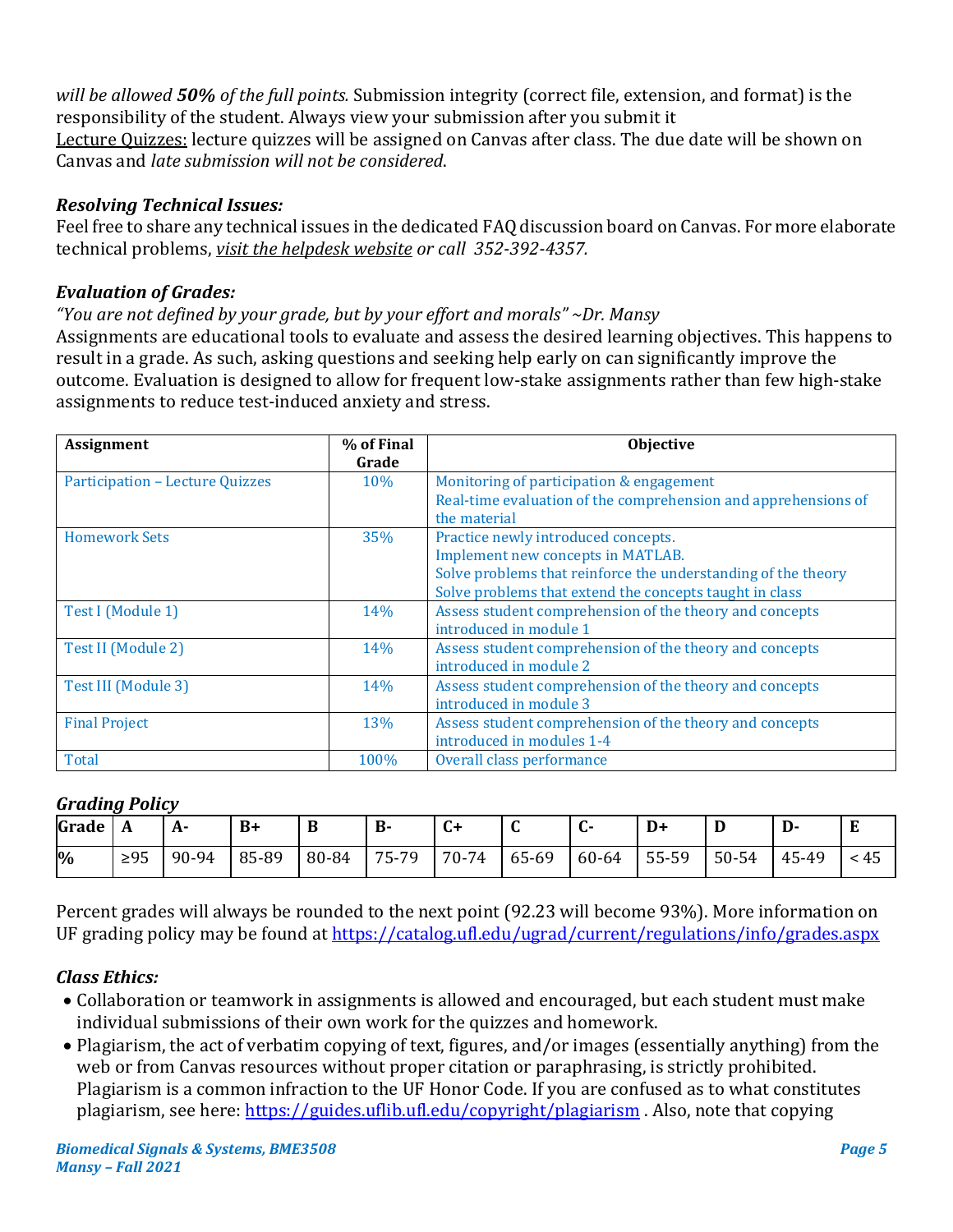solutions for any assignment, regardless of the source (e.g., other students, pirated website solutions), will be treated as plagiarism. Turnitin will be enabled randomly, and students will be notified of any detected plagiarism.

# **Any violations of the above, or attempts thereof, will be immediately reported to the Dean of Students as a UF Student Honor Code violation**

# *Students Requiring Accommodations*

No one is perfect, and we all have something we struggle with. If you are aware of a particular difficulty, please do the following:

- 1. Register with the Disability Resource Center (352-392-8565, [www.dso.ufl.edu/drc/](http://www.dso.ufl.edu/drc/) ) by providing appropriate documentation.
- 2. Email **mmansy@bme.ufl.edu** your accommodation letter, along with any additional information and set up an appointment to discuss your needs with the instructor.
- 3. Register for the tests through the DRC to ensure testing accommodations are met. **\*\*\* This should be done as early as possible in the semester \*\*\***

Should you, however, feel the need for accommodation at any other point in the semester, please do not hesitate to contact the instructor immediately. This can manifest in various forms, so inform the instructor of any sudden changes you experience regarding the class (see Communication Policy).

## *Course Evaluation*

I'm personally committed to improving your learning experience. I, therefore, value and appreciate all forms of constructive feedback (positive and negative) at ANY time during the semester. Help me help you!

End of the term course evaluations are mandatory. Students are expected to provide professional and respectful feedback on the quality of instruction in this course by completing course evaluations online via GatorEvals. Guidance on how to give feedback in a professional and respectful manner is available at [https://gatorevals.aa.ufl.edu/students/.](https://gatorevals.aa.ufl.edu/students/) Students will be notified when the evaluation period opens and can complete evaluations through the email they receive from GatorEvals, in their Canvas course menu under GatorEvals, or via [https://ufl.bluera.com/ufl/.](https://ufl.bluera.com/ufl/) Summaries of course evaluation results are available to students at https://gatorevals.aa.ufl.edu/public-results/

## *In-Class Recording*

Students are allowed to record video or audio of class lectures. However, the purposes for which these recordings may be used are strictly controlled. The only allowable purposes are (1) for personal educational use, (2) in connection with a complaint to the university, or (3) as evidence in, or in preparation for, a criminal or civil proceeding. All other purposes are prohibited. Specifically, students may not publish recorded lectures without the written consent of the instructor.

A "class lecture" is an educational presentation intended to inform or teach enrolled students about a particular subject, including any instructor-led discussions that form part of the presentation, and delivered by any instructor hired or appointed by the University, or by a guest instructor, as part of a University of Florida course. A class lecture does not include lab sessions, student presentations, clinical presentations such as patient history, academic exercises involving solely student participation, assessments (quizzes, tests, exams), field trips, private conversations between students in the class or between a student and the faculty or lecturer during a class session.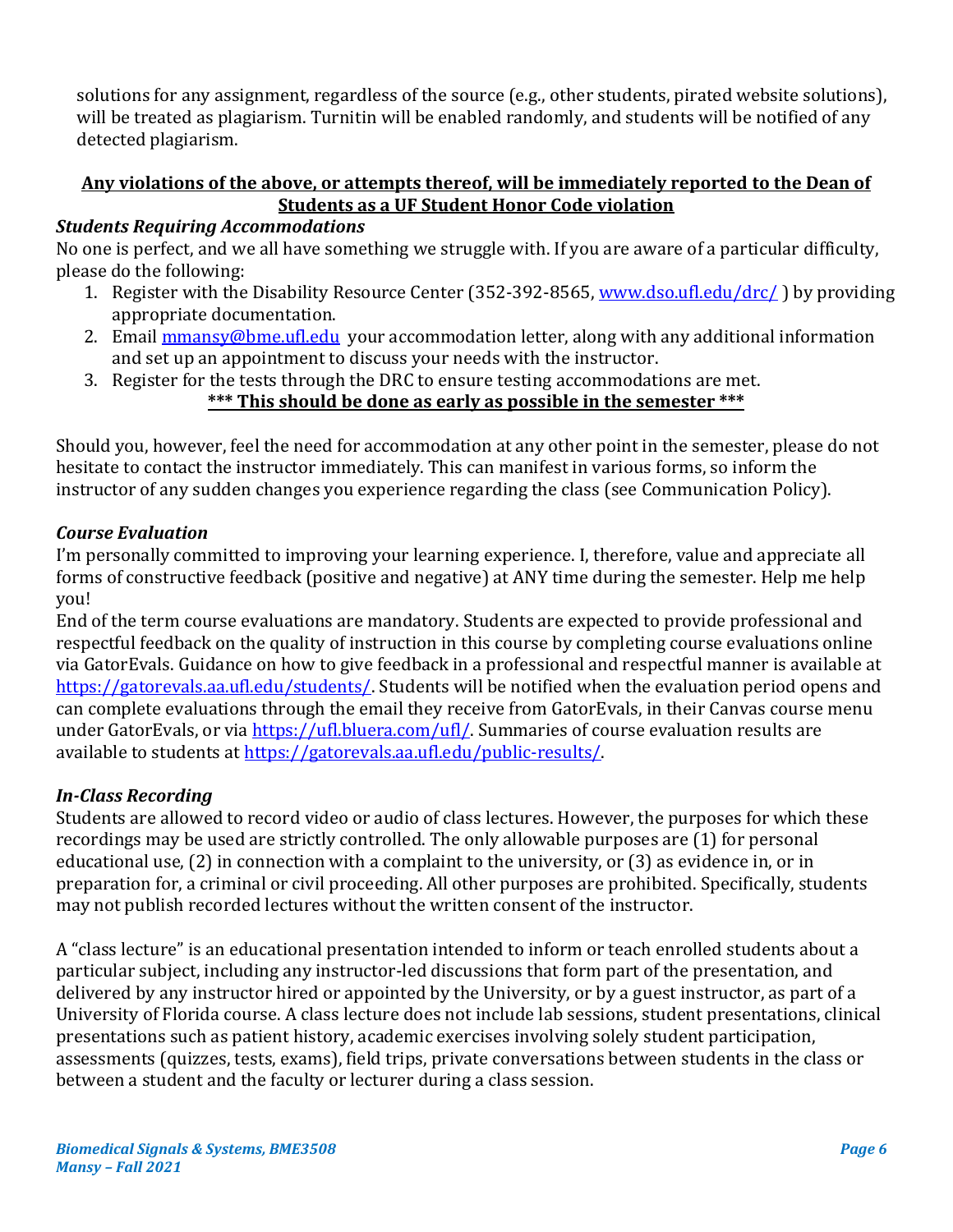Publication without permission of the instructor is prohibited. To "publish" means to share, transmit, circulate, distribute, or provide access to a recording, regardless of format or medium, to another person (or persons), including but not limited to another student within the same class section. Additionally, a recording, or transcript of a recording, is considered published if it is posted on or uploaded to, in whole or in part, any media platform, including but not limited to social media, book, magazine, newspaper, leaflet, or third party note/tutoring services. A student who publishes a recording without written consent may be subject to a civil cause of action instituted by a person injured by the publication and/or discipline under UF Regulation 4.040 Student Honor Code and Student Conduct Code.

#### *Online Course Recording*

Our class sessions may be audio visually recorded for students in the class to refer back and for enrolled students who are unable to attend live. Students who participate with their camera engaged or utilize a profile image are agreeing to have their video or image recorded. If you are unwilling to consent to have your profile or video image recorded, be sure to keep your camera off and do not use a profile image. Likewise, students who un-mute during class and participate orally are agreeing to have their voices recorded. If you are not willing to consent to have your voice recorded during class, you will need to keep your mute button activated and communicate exclusively using the "chat" feature, which allows students to type questions and comments live. The chat will not be recorded or shared. As in all courses, unauthorized recording and unauthorized sharing of recorded materials is prohibited.

#### *University Honesty Policy*

UF students are bound by The Honor Pledge, which states, "We, the members of the University of Florida community, pledge to hold ourselves and our peers to the highest standards of honor and integrity by abiding by the Honor Code. On all work submitted for credit by students at the University of Florida, the following pledge is either required or implied: "On my honor, I have neither given nor received unauthorized aid in doing this assignment." The Honor Code ([https://sccr.dso.ufl.edu/policies/student](https://sccr.dso.ufl.edu/policies/student-honor-code-student-conduct-code/)[honor-code-student-conduct-code/\)](https://sccr.dso.ufl.edu/policies/student-honor-code-student-conduct-code/) specifies a number of behaviors that are in violation of this code and the possible sanctions. Furthermore, you are obligated to report any condition that facilitates academic misconduct to appropriate personnel. If you have any questions or concerns, please consult with the instructor or TAs in this class.

## *Commitment to a Safe, Inclusive and Anti-racist Learning Environment*

I, personally, strive for an anti-racist, inclusive and supportive classroom that welcomes every student. The Herbert Wertheim College of Engineering values broad diversity within our community and is committed to individual and group empowerment, inclusion, and the elimination of discrimination. It is, therefore, expected that every person in this class will treat one another with dignity and respect regardless of race, ethnicity, religion, gender, sexuality, disability, age, socioeconomic status, and culture. If you feel like your performance in class is being impacted by discrimination or harassment of any kind (implicit or explicit), please contact your instructor  $(\underline{mmansv@bme.ufl.edu})$  or any of the following:

- Your academic advisor or Graduate Program Coordinator
- Robin Bielling, Director of Human Resources, 352-392-0903, [rbielling@eng.ufl.edu](mailto:rbielling@eng.ufl.edu)
- Curtis Taylor, Associate Dean of Student Affairs, 352-392-2177, [taylor@eng.ufl.edu](mailto:taylor@eng.ufl.edu)
- Toshikazu Nishida, Associate Dean of Academic Affairs, 352-392-0943, [nishida@eng.ufl.edu](mailto:nishida@eng.ufl.edu)

Furthermore, you are allowed to change your "Display Name" on Canvas to match your personal preference. To update your display name, you must go to one.uf.edu. Click the dropdown arrow next to your profile icon in the top right corner then click Directory profile. There you can edit your Display name. It may take a business day for the update to reflect in Canvas.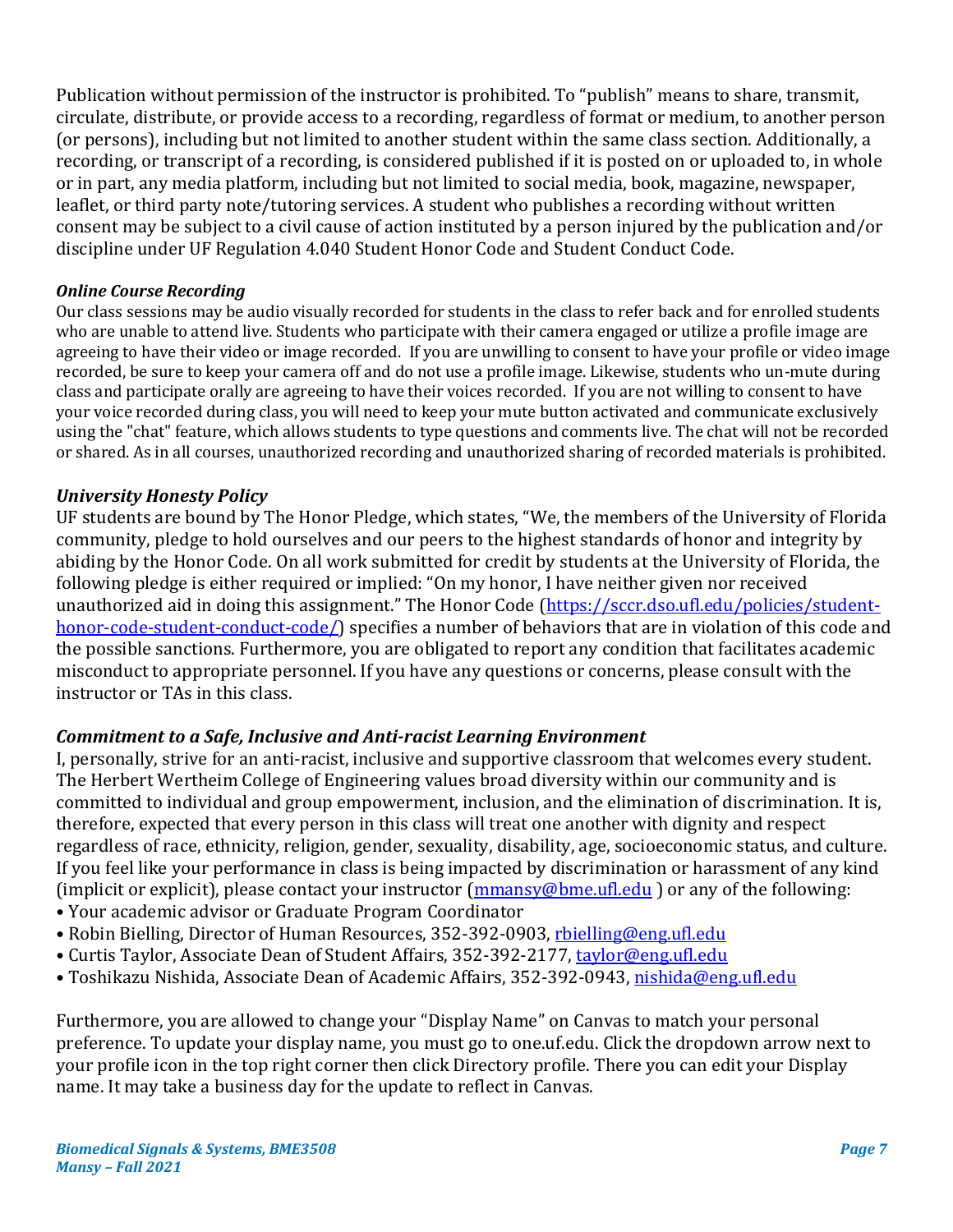# *Software Use*

All faculty, staff, and students of the University are required and expected to obey the laws and legal agreements governing software use. Failure to do so can lead to monetary damages and/or criminal penalties for the individual violator. Because such violations are also against University policies and rules, disciplinary action will be taken as appropriate. We, the members of the University of Florida community, pledge to uphold ourselves and our peers to the highest standards of honesty and integrity.

# *Student Privacy*

There are federal laws protecting your privacy with regards to grades earned in courses and on individual assignments. For more information, please see:<https://registrar.ufl.edu/ferpa.html> *Health and Rest:*

<span id="page-7-0"></span>Your academic success relies on your combined physical, mental, and emotional health. Take care of your health by dedicating at least (bare minimum) 1 hour per week to exercise and 6-8 hours per day to sleep. Please speak to the instructor if you feel drained or exhausted or reach out to the many resources available on campus (see Resources section).

# *UF Student Success:*

*For improving study skills to connecting with a peer tutor, peer mentor, success coach, academic advisor, and wellness resources, go to [http://studentsuccess.ufl.edu](https://urldefense.proofpoint.com/v2/url?u=https-3A__ufl.us5.list-2Dmanage.com_track_click-3Fu-3Dccfd4b5b015e3d33e136cc335-26id-3D6eaa932b46-26e-3D272c0fe5cb&d=DwMFaQ&c=sJ6xIWYx-zLMB3EPkvcnVg&r=rUzEig7po-wDCAfT0Hd6bCm0Suz4AdruzQ4eDAUwGsg&m=xUClKFoM4EQFp9uT5AdQrhR41FhQnCzXI2PrLvvCcNM&s=xEU1AQ2aU4SZBiHpUnY0J7r3caKEvX54RIRgNGVNOrk&e=)*

# *Campus Resources:*

## *Health and Wellness*

#### **U Matter, We Care:**

Your well-being is important to the University of Florida. The U Matter, We Care initiative is committed to creating a culture of care on our campus by encouraging members of our community to look out for one another and to reach out for help if a member of our community is in need. If you or a friend is in distress, please contact *umatter@ufl.edu* so that the U Matter, We Care Team can reach out to the student in distress. A nighttime and weekend crisis counselor is available by phone at 352-392-1575. The U Matter, We Care Team can help connect students to the many other helping resources available including, but not limited to, Victim Advocates, Housing staff, and the Counseling and Wellness Center. Please remember that asking for help is a sign of strength. In case of emergency, call 9-1-1.

**Counseling and Wellness Center:** [http://www.counseling.ufl.edu/cwc,](http://www.counseling.ufl.edu/cwc) and 392-1575; and the University Police Department: 392-1111 or 9-1-1 for emergencies.

## **Sexual Discrimination, Harassment, Assault, or Violence**

If you or a friend has been subjected to sexual discrimination, sexual harassment, sexual assault, or violence contact the **[Office of Title IX Compliance](https://titleix.ufl.edu/)**, located at Yon Hall Room 427, 1908 Stadium Road, (352) 273-1094, [title-ix@ufl.edu](mailto:title-ix@ufl.edu)

## **Sexual Assault Recovery Services (SARS)**

Student Health Care Center, 392-1161.

## **University Police Department** at 392-1111 (or 9-1-1 for emergencies), o[r http://www.police.ufl.edu/.](http://www.police.ufl.edu/) **COVID-19**

- You are expected to wear approved face coverings at all times during class and within buildings even if you are vaccinated.
- If you are sick, stay home and self-quarantine. Please visit the UF Health Screen, Test & Protect website about next steps, retake the questionnaire and schedule your test for no sooner than 24 hours after your symptoms began. Please call your primary care provider if you are ill and need immediate care or the UF